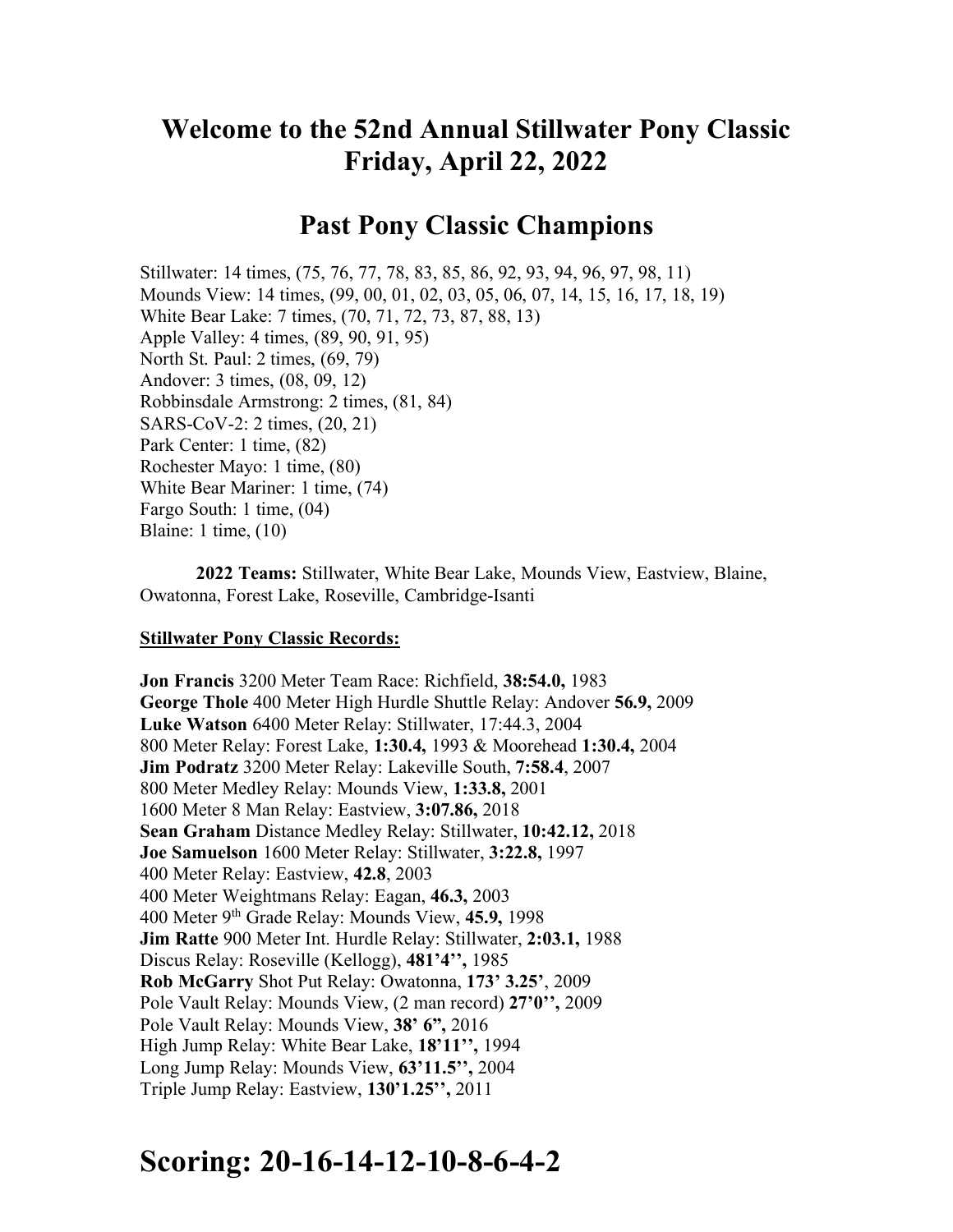# **52nd Annual Stillwater Pony Classic**

## **Field Events [Records in ( )]**

3:45- check in—all field events add together for scoring purposes.

4:00-  $3*$  pole vault relay; starts at 9', scratch 7',  $(38' 6'')$ 

4:00- 3\* long jump relay, cafeteria style, 4 jumps each, (63' 11.5'')

4:00- 3\* triple jump relay, cafeteria style, 4 jumps each, (132' 1.25'')

4:00- 3\* high jump relay, 1 pit, start at 5'0'', scratch 4'6'', (18' 11'')

4:00- 3\* **Rob McGarry** Shot Put Relay, (173' 3.25")

4:00-  $3*$  discus relay, 4 throws each,  $(481' 4'')$ 

## **Running Events [Records in ( )]**

4:15 Open 1600 meter run, unlimited, (usually about 40 runners)

4:30 **Jon Francis** 3200 meter team race (38:54.0)

4:50 **George Thole** 4\*100 meter HH Shuttle Relay, (56.9)

5:00 4\*200 meter relay (1:30.4)

5:10 **Jim Podratz** 4\*800 meter relay (7:58.4)

5:20 800 meter sprint medley relay, 100-100-200-400, (1:33.8)

5:30 8\*200 relay (3:07.86)

5:40 **Luke Watson** 4\*1600 meter relay (17:44.3)

6:00 4\*100 relay (42.8)

6:10 **Jim Ratte** 3\*300 meter intermediate hurdle team race, add times. (2:03.1)

6:30 4\*100 9th grade (45.9) NON-SCORED

6:40 **Sean Graham** distance medley relay (10:42.12)

6:55 4\*100 Thrower's relay -- must have thrown in the meet. (46.3)

7:00 **Joe Samuelson** 4\*400 relay, (3:22.8)

7:10 TEAM AWARDS

## **POINTS OF EMPHASIS 2022**

## • **There is no rain date. April 22 is the day.**

- **Coaches meeting @3:15 at finish line.**
- **Medals to winners, ribbons to 2-3, special plaques to signature relays, traveling trophy to winning team.**
- **Please, each team must bring 2 student helpers, checked at coach's meeting.**
- **Please, each team must help with judging some exchange zones with an adult.**
- **The athlete must take at least one attempt in a vertical field event to get the scratch value. No entry-no scratch value.**
- **Only one scratch value per team, per field event.**
- **Our results this year will list individuals on running relays and field events so you will be able to use those performances for Hamline entries where applicable.**